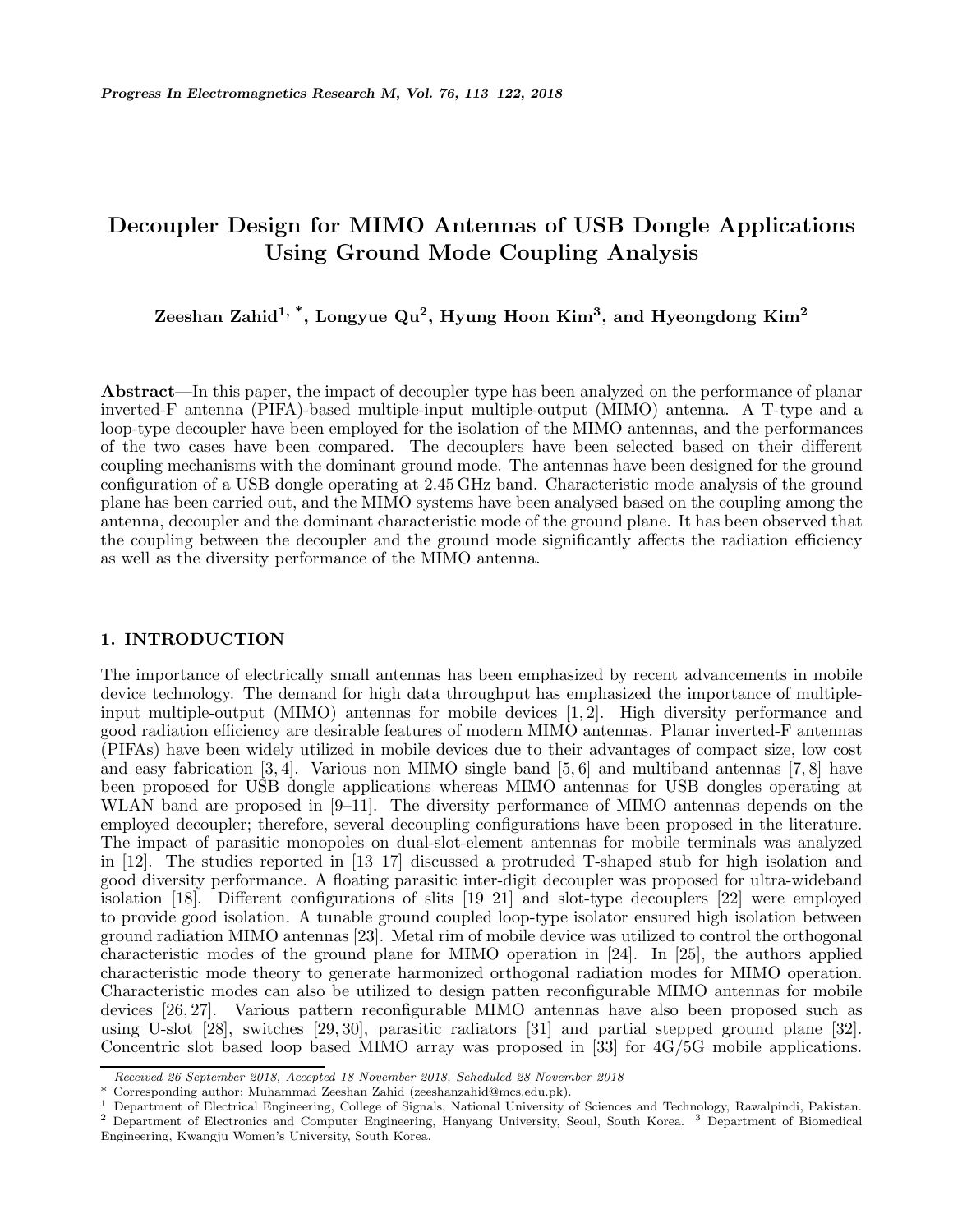The neutralization line technique provides good isolation between USB dongle antennas [34, 35]. Ultrawideband MIMO antenna for USB dongle has been proposed with different patterns and polarizations in [36]. Furthermore, electromagnetic band-gap (EBG) structures [37, 38] and the use of lumped circuit decoupling networks [39, 40] are promising isolation techniques for MIMO antennas. In short, numerous choices of decoupling structures are available to antenna engineers for the design of MIMO antennas. However, selection of effective decouplers plays a significant role in the MIMO antenna performance, such as antenna bandwidth and efficiency.

Mobile device antennas are electrically small in size, which act as excitation elements for the ground plane of a mobile device. The antennas excite various characteristic current modes on the ground plane where the radiation performance mainly depends on the dominant ground mode. Installation of a decoupler on the ground plane of a mobile device for MIMO operation also affects the excited ground modes. The coupling between the ground mode and the decoupler depends on the (electric or magnetic) type of decoupler, which in turn affects the radiation and diversity performances of the MIMO antenna. In this investigation, a PIFA based MIMO antenna for a USB dongle has been analyzed when a Ttype and loop-type decouplers are employed. The findings of the study can be applied to other mobile antennas for USB dongles as well; therefore, the choice of PIFA is arbitrary. The decouplers have been selected for this study because of their different nature of coupling with the fundamental ground mode. The T-type structure at the proposed location electrically couples with the ground mode whereas the loop-type structures couples magnetically with the ground mode. The analysis is based on the coupling mechanisms among the antenna, decoupler and dominant ground mode. The impacts of the decouplers on the performances of the MIMO antennas have been demonstrated using simulation and measured results. We emphasize that the decoupler must be carefully selected, considering its coupling with the dominant ground mode for high performance MIMO antenna design.

## **2. COUPLING MECHANISM AND MODAL ANALYSIS**

The radiation performance of the PIFA depends on its coupling with the dominant ground mode. The PIFA acts as an electric coupler and its coupling  $(\alpha_e)$  with the ground mode can be expressed as [41]

$$
\alpha_e = \frac{1}{1+\lambda} \iiint E^i \cdot J^g d\tau \tag{1}
$$

where  $E^i$  is the impressed electric field produced by the antenna,  $J^g$  the dominant characteristic current mode of the ground plane, and  $\lambda$  the eigenvalue of the ground mode.  $E^i$  is strongest at the edge of the ground plane; therefore, placing the antenna at the location results in a stronger coupling with the ground mode. In the case of  $2 \times 2$  MIMO system, when PIFAs are installed at the edges of the ground plane, the antennas couple with the same ground mode, resulting in a strong mutual coupling. A parasitic resonator can be employed as a decoupler; however, depending on its type and location on the ground plane, it may affect the coupling between the antenna and the ground mode. In this study, the impact of decoupler on the MIMO antenna has been investigated for a USB dongle with a ground size  $60 \text{ mm} \times 30 \text{ mm}$ . The upper corners of the ground plane have been selected for the location of PIFA antennas for maximum coupling with the dominant ground mode. The middle of the longer edge of the ground plane has been selected for the location of T-type and loop-type decouplers.

In order to understand the coupling mechanism, the modal analysis of the ground plane is imperative. Figures 1 and 2 show the current distribution of the first two significant modes, mode 1 and mode 2, of the ground plane, respectively. Mode 1 resembles that of a half wave dipole that does not change phase across the ground plane. On the other hand, Mode 2 resembles that of a full wave dipole mode [42]. On the contrary to Mode 1, the current density of mode 2 is minimum at the middle of the longer edge of the ground plane. A particular mode radiates efficiently at resonance where the resonance frequency can be found when the eigenvalue of the mode is zero [43]. Figure 3 shows the eigenvalue plot of the modes, which reveals that mode 1 and mode 2 are resonant at 2.2 GHz and 5.5 GHz, respectively.

The T-type decoupler electrically couples with the dominant ground mode. According to Eq. (1), the coupling between the T-type decoupler and the first order mode will be minimum, because of minimum electric field of the ground mode at the middle of the ground plane. However, with second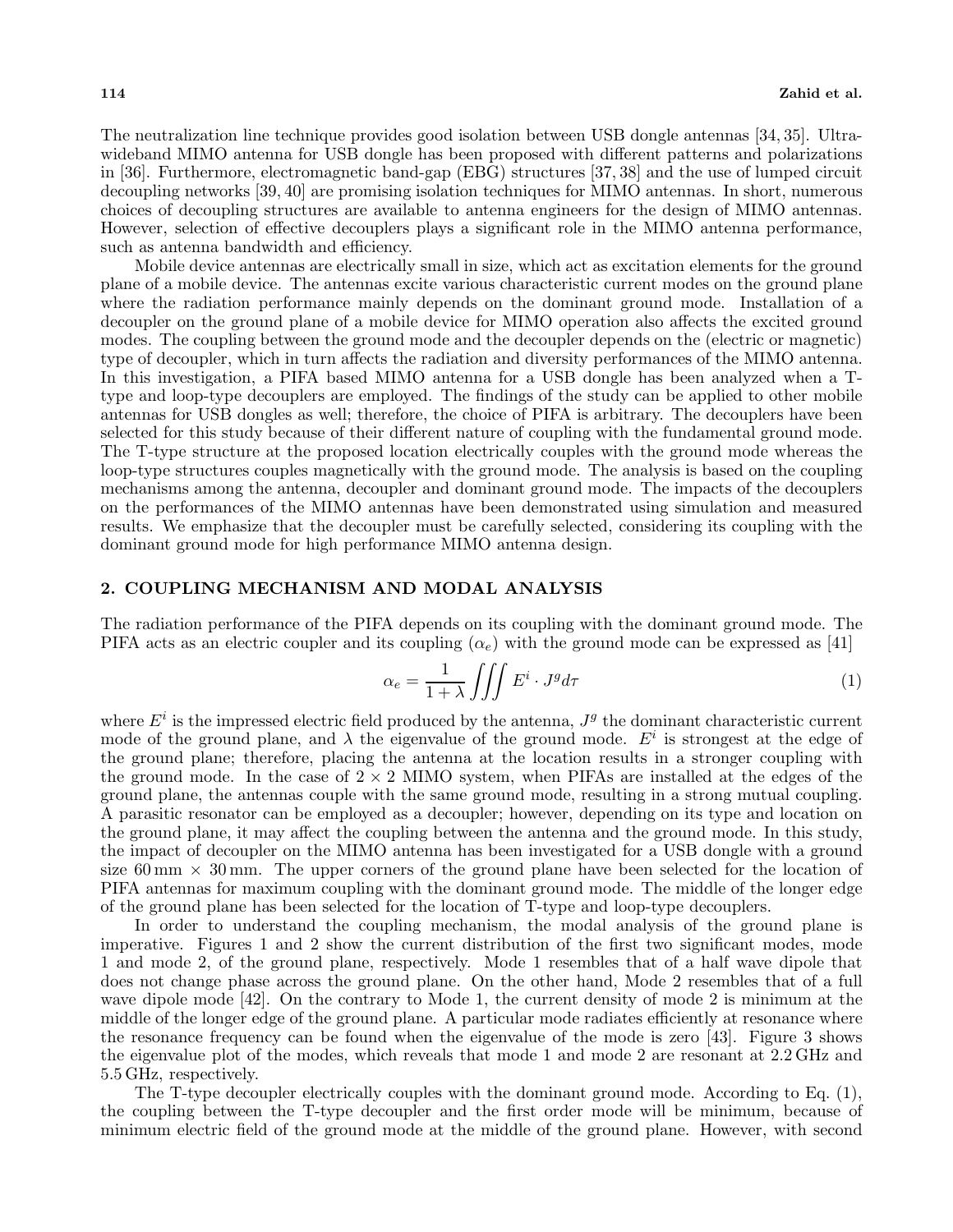

**Figure 1.** Current distributions of the ground mode 1.





**Figure 3.** Eigenvalues of significant modes of the ground plane.

order mode, the coupling will be maximum. On the other hand, the loop-type decoupler magnetically couples with the dominant ground mode. The coupling between a magnetic coupler and the ground mode can be expressed as

$$
\alpha_m = -\frac{1}{1+\lambda} \iiint M^{loop} \cdot H^g d\tau \tag{2}
$$

where  $M^{loop}$  is the magnetic current density of the loop, and  $H^g$  is the magnetic field of the ground mode. The coupling is strong when a magnetic coupler is located at the maximum magnetic field, i.e., the maximum current location of the ground mode. The strong coupling between the decoupler and the ground mode may degrade the coupling between the antennas and the ground mode, which could result in lower bandwidth and radiation efficiency of the MIMO antenna. The concept has been investigated in the following sections. The reduction of mutual coupling between the antennas does not depend on the modal analysis but depends on the choice of decoupler and its location on the ground plane. The characteristic mode analysis has been carried out to emphasize that the choice of the decoupler affects the coupling between the antenna and the ground mode that decides the radiation performance of the MIMO antenna.

## **3. MIMO ANTENNA DESIGN**

The geometry of the reference antenna without the decoupling network is shown in Figure 4. The design consists of two symmetric PIFAs located at the corners of the longer edge of the ground plane. FR-4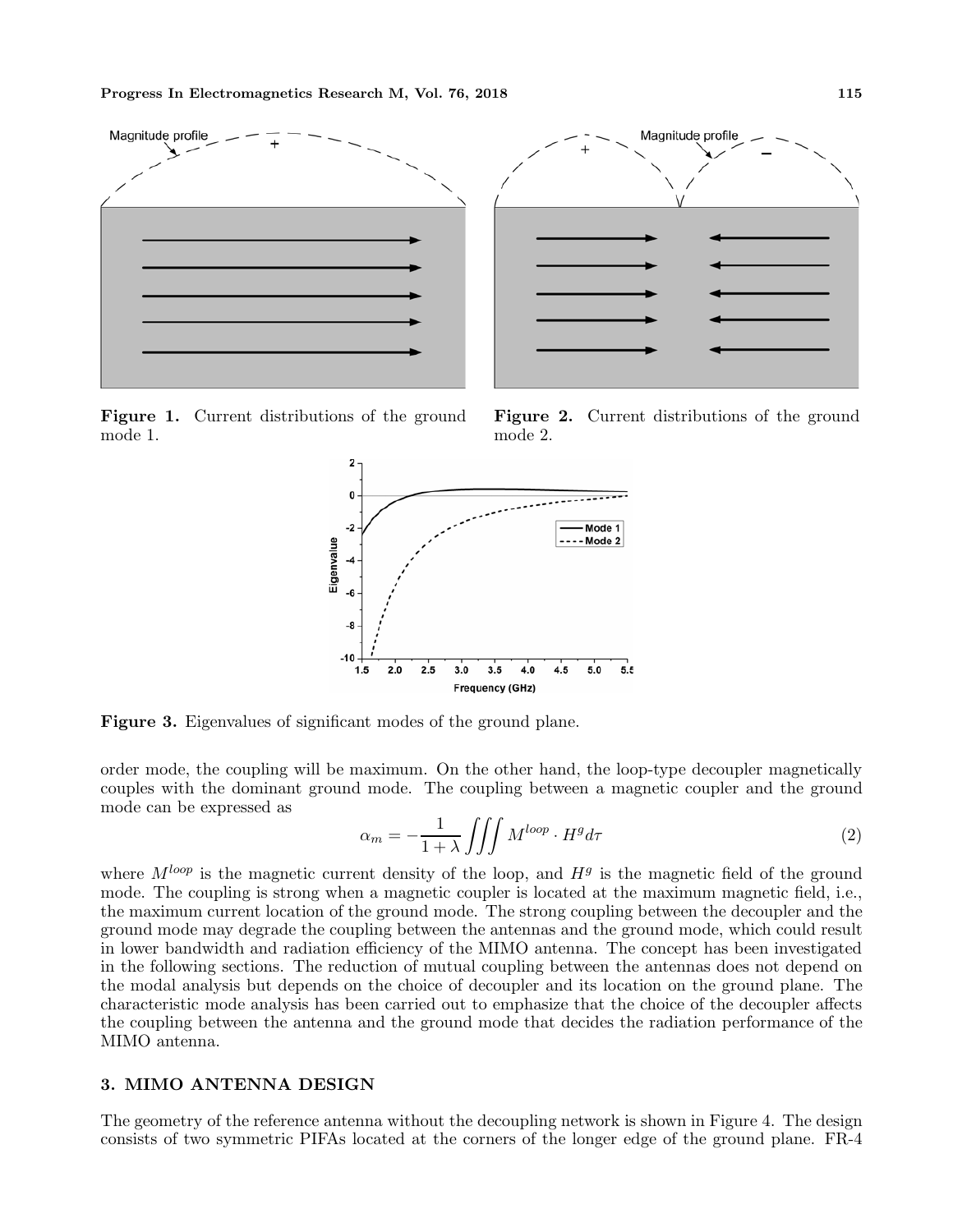$(\epsilon_r = 4.4)$  has been used as a substrate material with 1.6 mm thickness. The size of the ground clearance for each antenna is 22 mm *×* 5 mm. Each PIFA consists of a single loop-feed structure and an antenna element. The length of the antenna element is 21 mm, and the size of the feed loop is 2 mm *×* 1 mm. In order to maintain the compact features, the antenna elements have been folded. The feed loop contains a series LC network to control the impedance level of the antenna [44]. Figure 5 shows the simulated current density when antenna 1 is excited and the other antenna terminated by the matched load. It can be observed that the antenna excites the current in the horizontal direction on the ground plane, i.e., the antenna is dominantly coupled with the first order mode. The antenna has been designed to operate at 2.45 GHz, where the simulated values of  $C_f$  and  $L_f$  are  $2 pF$  and 2.5 nH, respectively. Both antennas are well matched at the design frequency where the simulated and measured bandwidths (with reference to *<sup>−</sup>*10 dB) are 100 MHz and 140 MHz, respectively. The simulated radiation efficiency is 73.26% at the operating frequency. The antenna has been fabricated where the fabricated  $C_f$  and  $L_f$  values are 1.5 pF and 2 nH, respectively. The results have been measured using an Agilent 8753ES network analyzer. In order to improve the isolation, a decoupler needs to be employed. The effects of T-type and loop-type decouplers on the bandwidth of MIMO antenna are discussed in the following subsections.



**Figure 4.** Geometry of the decouplers and MIMO antenna.



**Figure 5.** Simulated current density at 2.45 GHz.

## **3.1. Effect of the T-Type Decoupler**

The T-type decoupler consists of a 20 mm wire and is connected with the ground plane through a 2 mm wire and an inductor  $L_c$ . The decoupler has been installed between the PIFA antennas, as indicated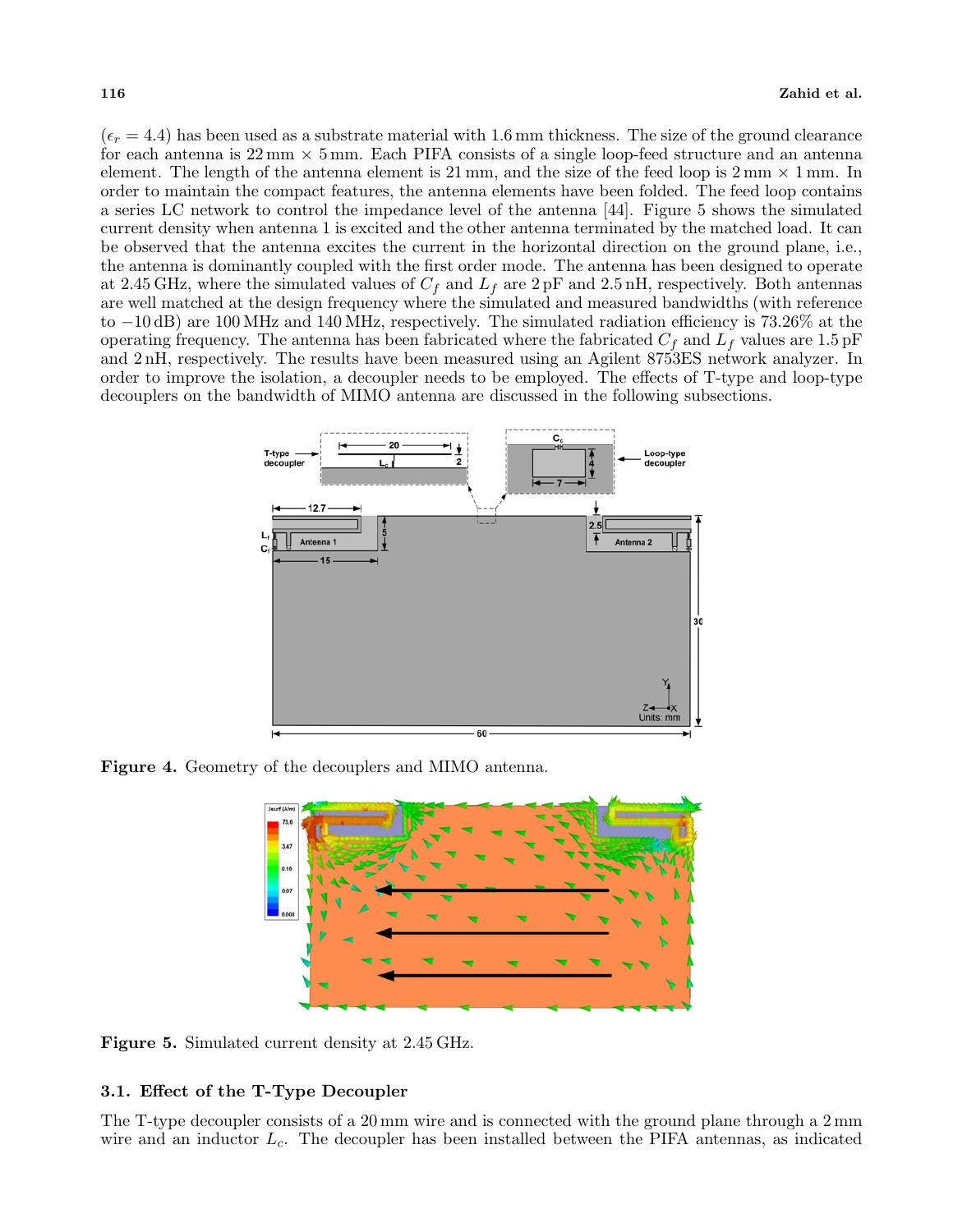#### **Progress In Electromagnetics Research M, Vol. 76, 2018** 117

in Figure 4. The inductor  $L_c$  has been employed to maintain the compact features of the decoupler such that it can be easily accommodated in the rim of a USB dongle [45]. The frequency of a coupling null can be controlled using  $L_c$  where increasing the value of  $L_c$  decreases the frequency of the coupling null. The simulated and measured s-parameters are displayed in Figure 6. The simulated and measured matching bandwidths are 240 MHz and 290 MHz, respectively. The simulated radiation efficiency of the antenna is 87.79%. The minimum value of the measured  $S_{12}$  is  $-34.01$  dB when the fabricated  $L_c$ is 4.7 nH, due to the strong coupling between the antenna and decoupler. The measured  $S_{12}$  of the reference antenna is also displayed in Figure 6 for comparison. At the design frequency, the  $S_{12}$  of the reference antenna is *<sup>−</sup>*10.7 dB. The simulated current density of the MIMO system, when antenna 1 is excited and antenna 2 terminated by the matched load, is shown in Figure 7. It can be observed that the current is strongly coupled with the T-type decoupler. Along with the direct path, the current of antenna 1 takes an additional path through the decoupler, creating a current null at the port of antenna 2. The comparison of the current densities of Figure 5 and Figure 7 shows that the decoupler does not significantly affect the current density of the ground plane, indicating that the coupling between the decoupler and the first order ground mode is very weak. The observations are in agreement with the proposed theory of Section 2.



**Figure 6.** Simulated and measured S-parameters with the T-type decoupler.



**Figure 7.** Simulated current density at 2.45 GHz.

### **3.2. Effect of the Loop-Type Decoupler**

The loop-type decoupler is employed between the antennas by etching a ground clearance 7 mm *×* 4 mm in size, as shown in Figure 1. Capacitor  $C_c$  is used to control the resonance frequency of the decoupler where increasing the value of  $C_c$  tunes the decoupling null to lower frequency. The simulated and measured S-parameters are presented in Figure 8. In this case, both the simulated and measured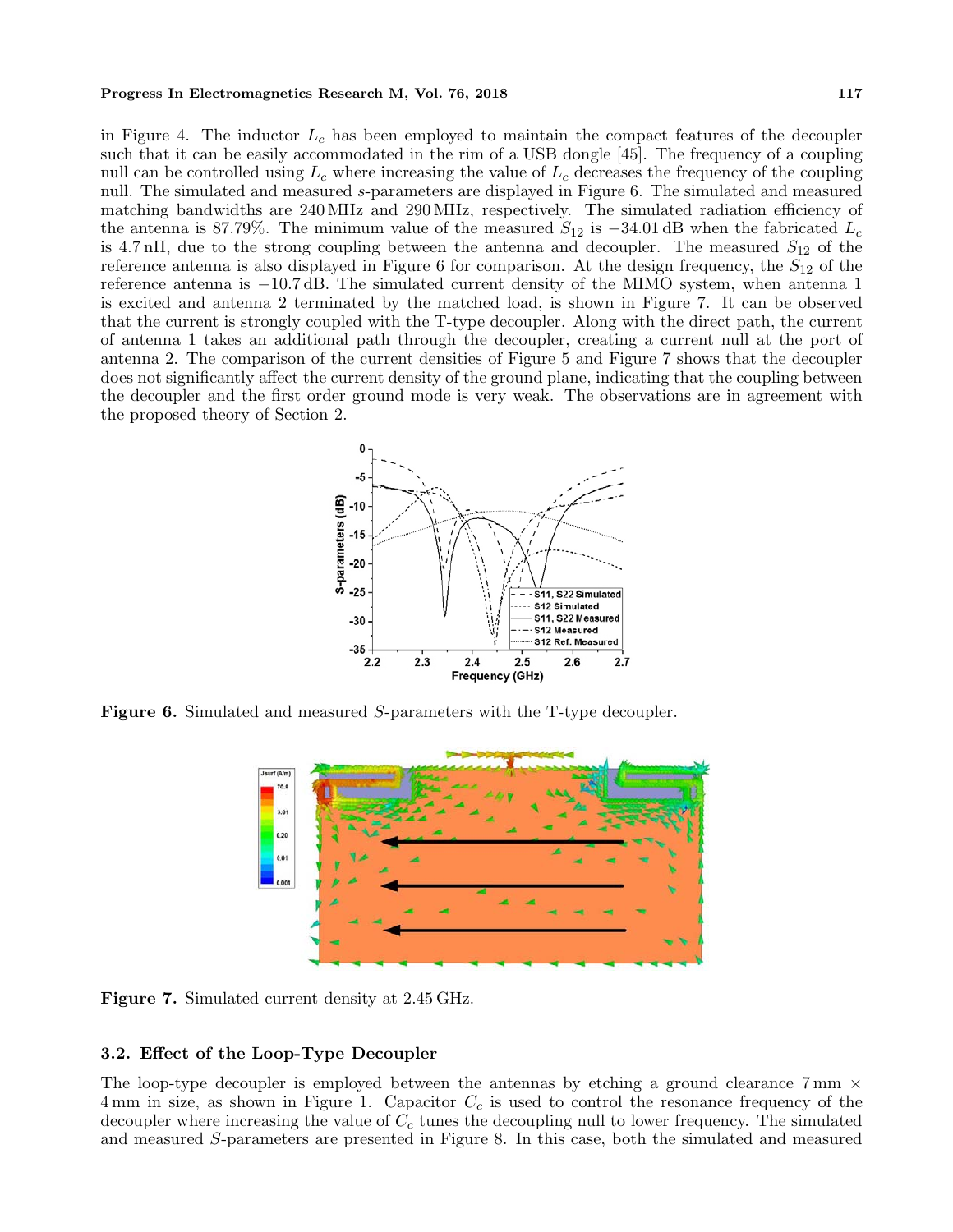

**Figure 8.** Simulated and measured S-parameters with the loop-type decoupler.



**Figure 9.** Simulated current density at 2.45 GHz.

matching bandwidths are 40 MHz, whereas the simulated radiation efficiency of the antenna at the design frequency is 78.35%. Moreover, the measured <sup>S</sup><sup>12</sup> is *<sup>−</sup>*15.72 dB at the design frequency when  $C_c$  is 0.4 pF, indicating weaker coupling between the antenna and decoupler. The bandwidth, isolation and efficiency of the antenna in this case are significantly less than that of the T-type decoupler. The and efficiency of the antenna in this case are significantly less than that of the T-type decoupler. The simulated current density of the MIMO antenna with loop-type decoupler is presented in Figure 9. The comparison of Figure 9 and Figure 5 shows that the decoupler significantly affects the current density of the ground plane indicating stronger coupling between the ground mode and the decoupler. The excited currents on the ground plane reveal that the coupling of the antennas with second order mode is more dominant than the first order mode. As shown in Figure 3, the eigenvalue of mode 2 is more reactive (capacitive) than the first order mode at the operating frequency that results in poor coupling between the antenna and the ground modes. Therefore, the loop-type decoupler resulted in poor bandwidth performance of the MIMO antenna.

# **4. COMPARISON OF RADIATION PERFORMANCE**

In order to compare the radiation and diversity performances of the MIMO antennas, the results are measured in a 6 m *×* 3 m *×* 3 m 3D CTIA OTA anechoic chamber. The envelop correlation coefficients  $(ECC)$   $\rho_e$  of the antennas were measured using the expression

$$
\rho_e = \frac{\left| \iint_{4\pi} F_1(\theta, \phi) F_2(\theta, \phi) d\Omega \right|^2}{\int_{4\pi} |F_1(\theta, \phi)|^2 d\Omega \iint_{4\pi} |F_2(\theta, \phi)|^2 d\Omega} \tag{3}
$$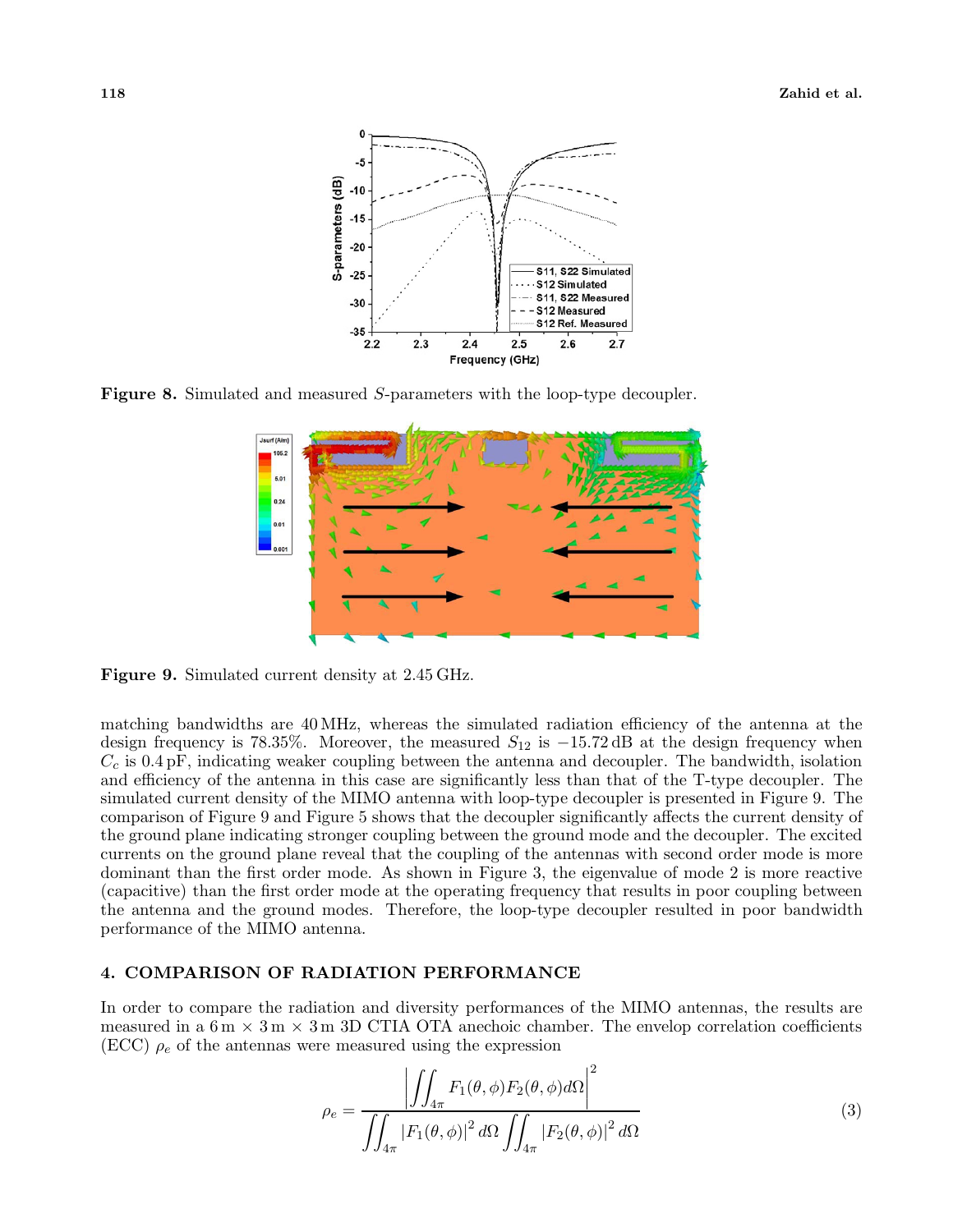#### **Progress In Electromagnetics Research M, Vol. 76, 2018** 119

where  $F_i(\theta, \phi)$  is the radiation pattern of the MIMO antenna when port i is excited [46]. The value of ECC for the mobiledevice MIMO antennas should be less than 0.5. The ECC and total radiation efficiency of the MIMO antennas are presented in Figures 10 and 11, respectively. As shown in Figure 10, the ECCs with both decouplers satisfy the 0.5 criterion. The ECCs with the T-type and loop-type decouplers in the operating frequency are 0.05 and 0.17, respectively. Figure 11 shows that the radiation efficiency with the T-type decoupler is significantly higher than the case of loop-type decoupler. The measured total radiation efficiencies of the MIMO antenna with the T-type decoupler, loop-type decoupler and reference antenna are 50.62%, 38.71% and 44.08%, respectively.

The measured radiation patterns of the MIMO antennas at 2.45 GHz are presented in Figures 12, 13 and 14. The patterns have been measured by exciting one antenna and terminating the other antenna by a matched load. The comparison of Figures 13 and 14 with Figure 12 shows that the decouplers influence the co- and cross-polarizations in the  $YZ$  plane differently; however, the co- and cross-polarizations in XZ and XY planes have not been affected significantly. The measured peak gains of the reference antenna, MIMO with T-type decoupler and MIMO with loop-type decoupler are *<sup>−</sup>*0.45 dBi, *<sup>−</sup>*0.04 dBi and *<sup>−</sup>*0.65 dBi, respectively. The data indicate that the radiation and diversity performances of the MIMO antenna with the T-type decoupler are better than that of loop-type decoupler.



**Figure 10.** The measured ECC of the MIMO antennas.



**Figure 12.** The measured radiation patterns of the reference antenna.



**Figure 11.** The measured total efficiency of the MIMO antennas.



**Figure 13.** The measured radiation patterns of MIMO antenna with T-type decoupler.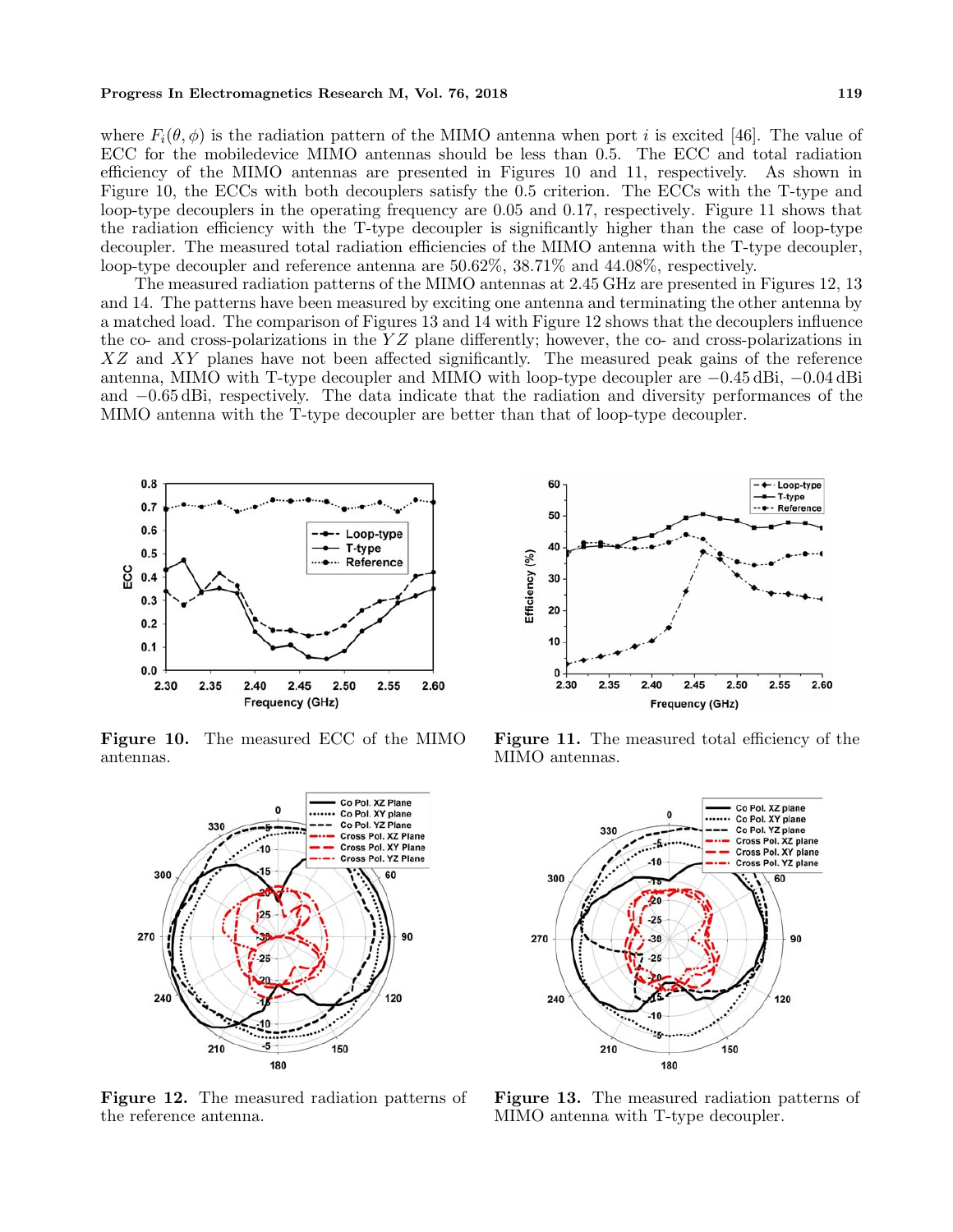

**Figure 14.** The measured radiation patterns of MIMO antenna with loop-type decoupler.

## **5. CONCLUSION**

In this paper, the radiation and diversity performances of PIFA-based MIMO antennas were analyzed based on the coupling between the decoupler and the ground mode. It was observed that the excitation of the dominant mode on the ground plane depends on the choice of decoupler that in turn affects the radiation efficiency. Strong coupling between the antenna and the decoupler resulted in good diversity performance; however, strong coupling between the dominant ground mode and the decoupler affected the coupling between the ground mode and the antenna, resulting in poor radiation performance. Therefore, in the design of high performance MIMO antennas for mobile devices, the decoupler must be judiciously selected considering its coupling with the dominant ground mode.

## **ACKNOWLEDGMENT**

This work was supported by the ICT R & D program of the MSIP/IITP, Republic of Korea (2013-0- 00401, Ground radiation technique for mobile devices).

# **REFERENCES**

- 1. Foschini, Jr., G. J., "Layered spacetime architecture for wireless communication in a fading environment when using multi-element antennas," *Bell Labs Tech. J.*, Vol. 1, No. 2, 41–59, 1996.
- 2. Foschini, Jr., G. J. and M. J. Gans, "On limits of wireless communication in a fading environment when using multiple antennas," *Wireless Personal Commun.*, Vol. 6, 311–335, 1998.
- 3. Jeon, S., Y. Liu, S. Ju, et al., "PIFA with a parallel resonance feed structure for wide-band operation," *Electronics Letters*, Vol. 47, No. 23, 1263–1265, 2011.
- 4. Lee, J., Y. Liu, H. Kim, et al., "PIFA with a dual resonance feed structure for enhancement of impedance bandwidth," *Electronics Letters*, Vol. 49, No. 15, 921–922, 2013.
- 5. Liu, Y., X. Lu, H. Jang, et al., "Loop-type ground antenna using resonated loop feeding, intended for mobile devices," *Electronics Letters*, Vol. 49, No. 7, 426–427, 2013.
- 6. Liu, Y., J. Lee, H. Kim, et al., "Ground radiation method using slot with coupling capacitors," *Electronics Letters*, Vol. 49, No. 15, 921–922, 2013.
- 7. Elghannai, E. A. and R. G. Rojas, "Design of USB dongle antenna for WLAN applications using theory of characteristic modes," *Electronics Letters*, Vol. 50, No. 4, 249–251, 2014.
- 8. Liu, W.-C. and Y.-L. Chen, "Compact strip-monopole antenna for WLAN-band USB dongle application," *Electronics Letters*, Vol. 47, No. 8, 479–480, 2011.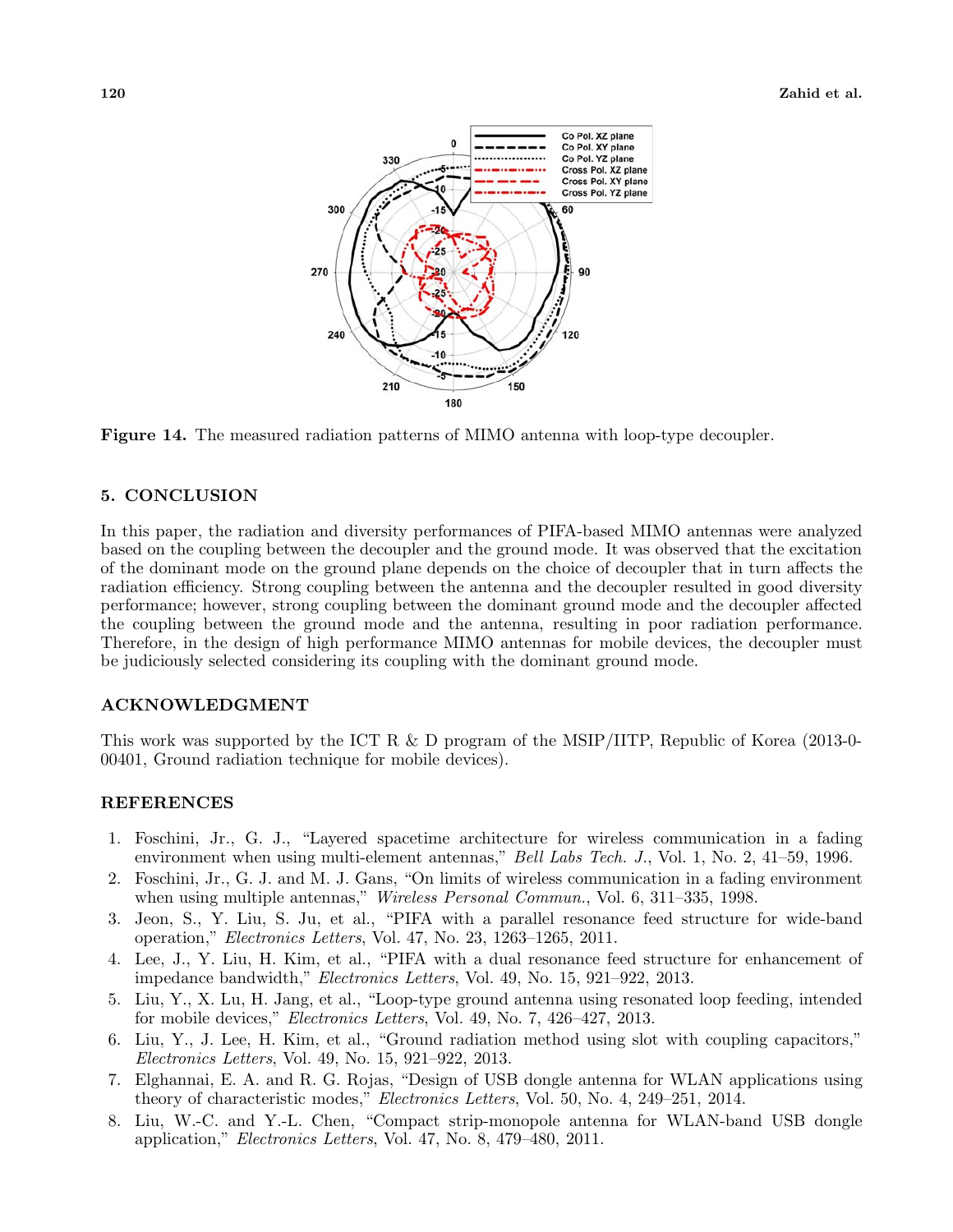- 9. Liao, W.-J., S.-H. Chang, J. T. Yeh, et al., "Compact dual-band WLAN diversity antennas on USB Dongle platform," *IEEE Trans. Antennas Propag.*, Vol. 62, No. 1, 109–118, 2014.
- 10. Lee, C.-J., L.-T. Hwang, T. S. Horng, et al., "A MIMO antenna with built-in isolation for WLAN USB dongle applications," *Asia-Pacific Microwave Conference, Proceedings*, 1055–1057, 2013.
- 11. Tseng, Y.-K., Y.-C. Lin, L. T. Hwang, et al., "Implementation of a MIMO antenna design for USB dongle applications," *Electronic Components and Technology Conference*, 2089–2094, 2013.
- 12. Li, Z., Z. Du, M. Takahashi, et al., "Reducing mutual coupling of MIMO antennas with parasitic elements for mobile terminals," *IEEE Trans. Antennas Propag.*, Vol. 60, No. 2, 473–481, 2012.
- 13. Wu, T. Y., S. T. Fang, and K. L. Wong, "Printed diversity monopole antenna for WLAN operation," *Electronics Letters*, Vol. 38, No. 25, 1625–1626, 2002.
- 14. Toktas, A. and A. Akdagli, "Wideband MIMO antenna with enhanced isolation for LTE, WiMAX and WLAN mobile handsets," *Electronics Letters*, Vol. 50, No. 10, 723–724, 2014.
- 15. Chi, G., L. Binhong, and D. Qi, "Dual-band printed diversity antenna for 2.4/5.2 GHz WLAN application," *Microw. Opt. Technol. Lett.*, Vol. 45, No. 6, 561–563, 2005.
- 16. Choukiker, Y. K., S. K. Sharma, and S. K. Behera, "Hybrid fractal shape planar monopole antenna covering multiband wireless communications with MIMO implementation for handheld mobile devices," *IEEE Trans. Antennas Propag.*, Vol. 62, No. 3, 1483–1488, 2014.
- 17. Yao, Y., X. Wang, X. Chen, et al., "Novel diversity/MIMO PIFA antenna with broadband circular polarization for multimode satellite navigation," *IEEE Antennas and Wireless Propag. Letters*, Vol. 11, 65–68, 2012.
- 18. Khan M. S., A. D. Capobianco, A. I. Najam, et al., "Compact ultra-wideband diversity antenna with a floating parasitic digitated decoupling structure," *IET Microw. Antennas Propag.*, Vol. 8, No. 10, 747–753, 2014.
- 19. Li, J. F., A. X. Chu, and T. G. Huang, "A compact wideband MIMO antenna with two novel bent slits," *IEEE Trans. Antennas Propag.*, Vol. 60, No. 2, 482–489, 2012.
- 20. Kokkinos, T., E. Liakou, and A. P. Feresidis, "Decoupling antenna elements of PIFA arrays on handheld devices," *Electronics Letters*, Vol. 44, No. 25, 1442–1444, 2008.
- 21. Zhang, S., B. K. Lau, Y. Tan, et al., "Mutual coupling reduction of two PIFAs with a T-shape slot impedance transformer for MIMO mobile terminals," *IEEE Trans. Antennas Propag.*, Vol. 60, No. 3, 1521–1531, 2012.
- 22. Saraereh, O. A., C. J. Panagamuwa, and J. C. Vardaxoglou, "Low correlation multiple antenna system for mobile phone applications using novel decoupling slots in ground plane," *IEEE Antennas and Propagation Conf.*, 577–581, Loughborough, England, 2013.
- 23. Qu, L., R. Zhang, and H. Kim, "Decoupling between ground radiation antennas with groundcoupled loop-type isolator for WLAN applications," *IET Microw. Antennas Propag.*, Vol. 10, No. 5, 546–552, 2016.
- 24. Qu, L., H. Lee, H. Shin, et al., "MIMO antennas using controlled orthogonal characteristic modes by metal rims," *IET Microw. Antennas Propag.*, Vol. 11, No. 7, 1009–1015, 2017.
- 25. Szini, I., A. Tatomirescu, and G. F. Pedersen, "On small terminal MIMO antennas, harmonizing characteristic modes with ground plane geometry," *IEEE Trans. Antennas Propag.*, Vol. 63, No. 4, 1487–1497, 2015.
- 26. Kishor, K. and V. A. Hum, "Two-port chassis-mode MIMO antenna," *IEEE Trans. Antennas Propag.*, Vol. 62, No. 6, 3290–3298, 2014.
- 27. Kishor, K. and V. A. Hum, "Multiport multiband chassis-mode antenna design using characteristic modes," *IEEE Antennas and Wireless Propag. Letters*, Vol. 16, 609–612, 2017.
- 28. Qin, P., Y. J. Guo, R. Andrew, et al., "A pattern reconfigurable U-slot antenna and its applications in MIMO systems," *IEEE Trans. Antennas Propag.*, Vol. 60, No. 2, 516–528, 2012.
- 29. Ren, J., X. Yang, J. Yin, and Y. Yin, "A novel antenna with reconfigurable patterns using H-shaped structures," *IEEE Antennas and Wireless Propag. Letters*, Vol. 14, 915–918, 2015.
- 30. Rhee, C., Y. Kim, T. Park, el al., "Pattern-reconfigurable MIMO antenna for high isolation and low correlation," *IEEE Antennas and Wireless Propag. Letters*, Vol. 13, 1373–1376, 2014.